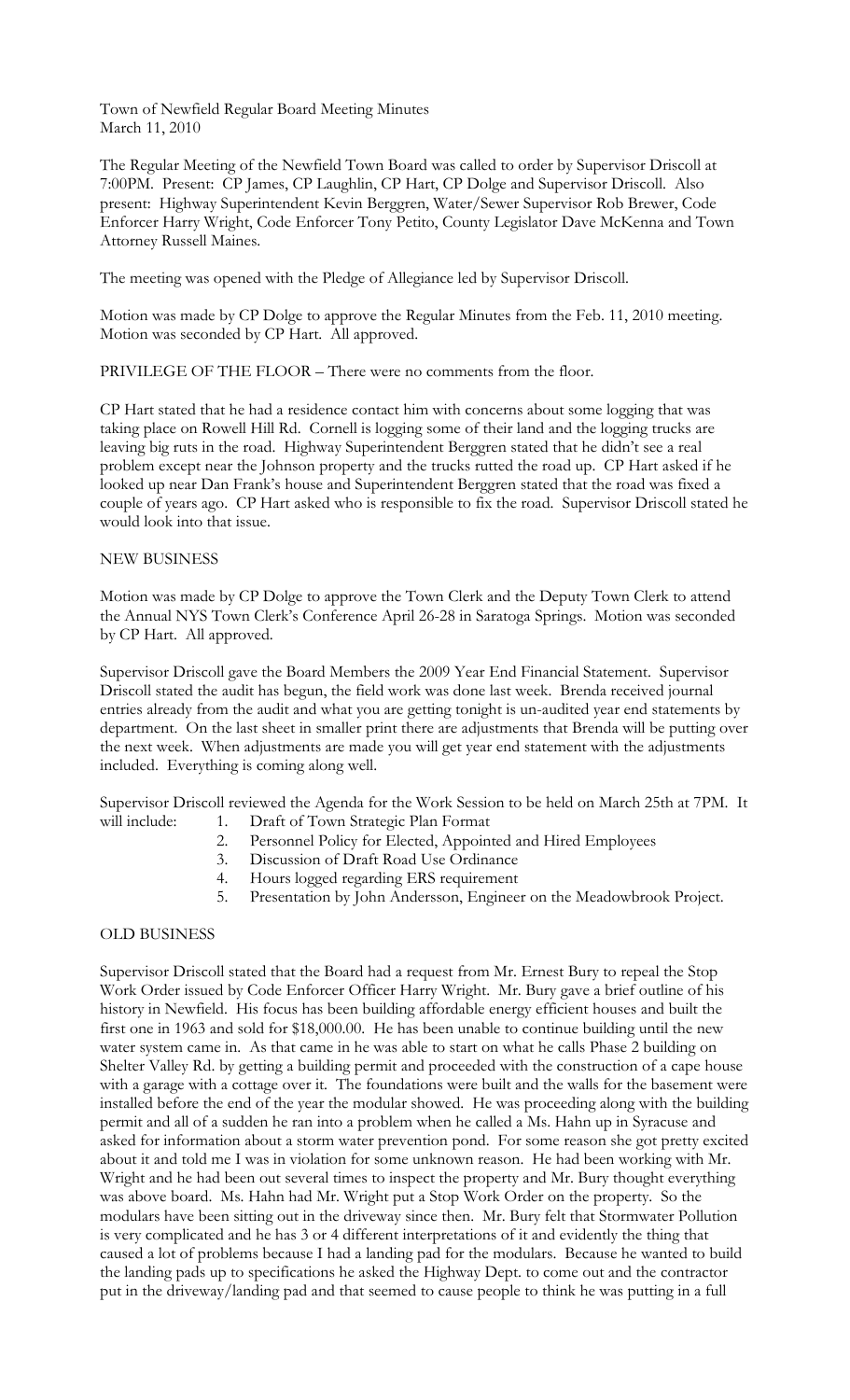fledge development. So the Code is that he is allowed to develop up to 5 acres before he needs a Stormwater Plan, which he felt he was well under that. He is not really sure why the Stop Work Order was put on. He had the building permit and was less than 5 acres and seemed to have to do with the landing pad which was built to highway specs, he felt he was well within the criteria. In the meantime he was communicating with Code Enforcer Harry Wright and he asked me to have a Stormwater Pollution Prevention Plan drawn up which Mr. Bury had an engineer do. Mr. Bury had 2 copies of a plan which he showed to the Board. It showed the existing Shelter Valley development, the little place where he put the landing, and the location of the pond. He stated that there was no development shown on this plan it is just a hypothetical which I didn't realize that would land him into trouble so to speak. He is trying to sort it out as to why he can not put the modulars on their foundation.

CP Hart asked how many modulars there were. Mr. Bury stated it was a cape – 1 home and then on the garage there is cottage on top of the it.

Mr. Bury continued that Mr. Wright suggested he come to the Town Board and appeal the Stop Work Order.

CP Hart asked if in time he was planning to put more homes on these lots. Mr. Bury stated that he is working on developing 4 lots. Some time in the future there is speculation that he could possibly put in more but at this time it is just speculation. He has not filed Notice of Intent. Without a Notice of Intent Mr. Bury didn't think he could put in more houses in the short term.

Supervisor Driscoll asked for clarification from the Code Enforcer. He asked if the Notice of Intent was something that is require prior to. Mr. Wright stated yes.

Mr. Bury continued stating that regarding the lots he has given one lot to Habitat and the other lot is being developed for affordable housing through the Tompkins County Planning Dept. They will give him a decision on that by the end of the month.

CP Hart asked Mr. Bury if had received the permits for his septic through the Health Dept. Mr. Bury stated yes. Is there enough property there for a septic system in the future if he were to ever develop that land? Mr. Bury stated that would be done by Engineer.

Supervisor Driscoll asked Mr. Bury if the document is the Stormwater Protection Proposal. Mr. Bury stated yes. He asked if Mr. Wright or Cindy Schulte, Stormwater Management Officer had seen this. Mr. Bury stated no, he had been out of town for the past 6 weeks. Mr. Wright stated that the plan would need to be submitted to the Tompkins County Soil & Water for review.

Supervisor Driscoll asked Mr. Bury if his intention for this land to be developed over time. Mr. Bury stated yes.

CP Dolge stated he would like to hear from Code Enforcer Harry Wright to see why he issued the Stop Work Order.

Mr. Wright stated he would give the Board a history: On May 6, 2008 Mr. Bury submitted a plot plan showing 20 lots with a road and a retention pond on  $\frac{1}{4}$  acre lots. It almost didn't count as large common plan because the Health Dept. wouldn't approve 1/4 acre lots in that density, with all needing private septic systems. So that went away. On Nov. 18, 2008 Mr. Wright received a letter from Mr. Bury talking about the 20 lot sub-division and is re-evaluating and now looking to develop 3 lots and putting in a farm pond. He had reduced his thinking of a larger common plot but he still showed a retention pond, the road crossed out with a topic on the top called Future Potential Residential Development. Eventually he came in with a permit application he had a plot plan showing 1 lot, no road, no retention pond. Mr. Wright stated that on the day he received the building permit he came to the Board and told them that Mr. Bury has applied for a building permit to build 2 structures on a ½ acre lot. Mr. Bury told him he had a permit from the Health Dept. Mr. Wright wanted to point out that he went from the larger plan to a smaller plan to one lot. It doesn't look like he is going with the larger development any longer he can not predict that he is going to change his mind. He wasn't able to issue a building permit because Mr. Bury wanted to be the General Contractor and he doesn't have Workers Comp. Mr. Wright explained to him that he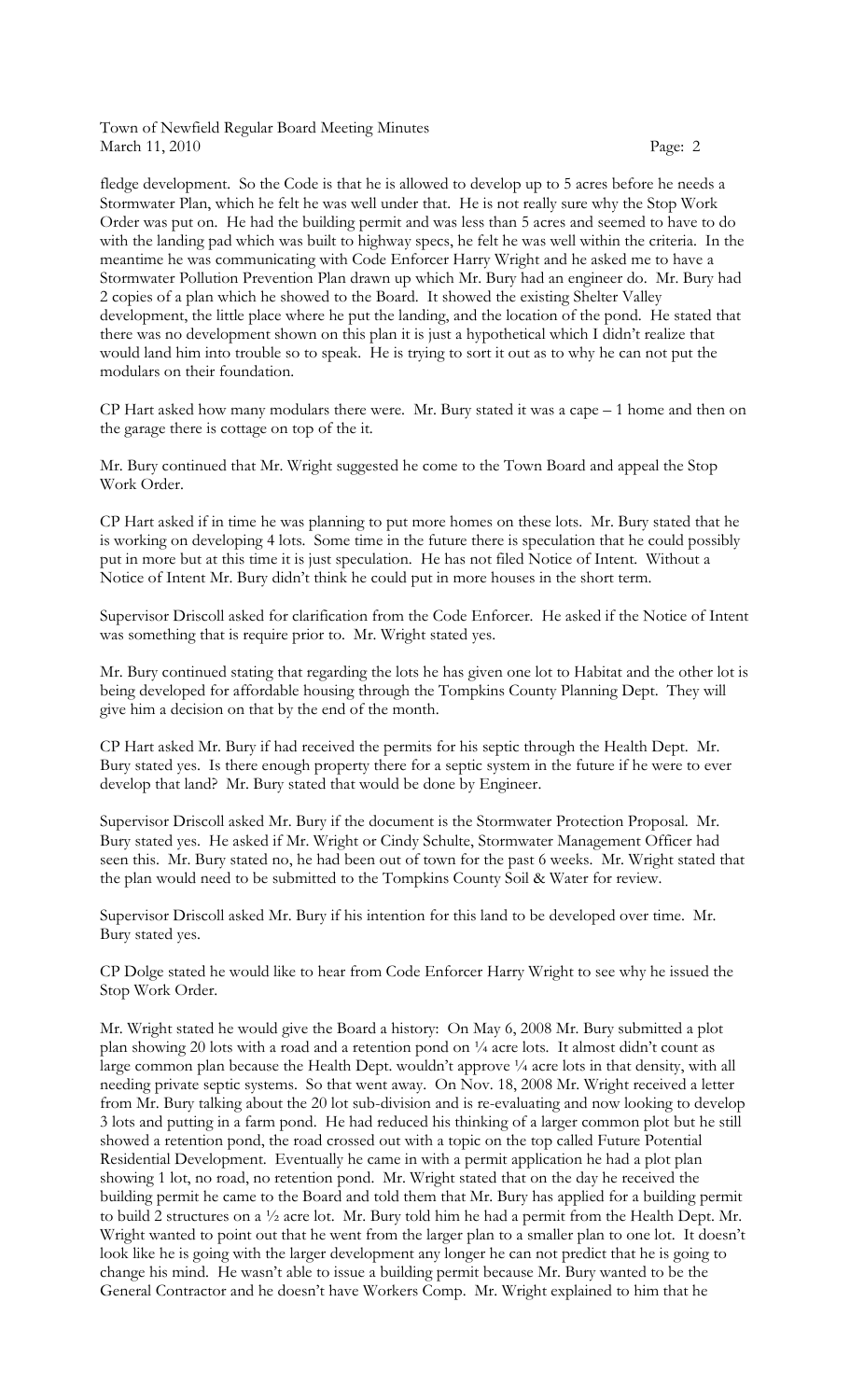would need to know who is going to do what phases of work on this project. Mr. Wright can issue several permits, one for each contractor, therefore he can be the boss but unless Mr. Bury is planning to buy a Workers Comp policy that will cover everyone, he can not be the General Contractor. Around Nov. 20<sup>th</sup> he received the septic permit from the Health Dept. and Anytime Excavation was the contractor with a Workers Comp. policy to do the excavating and install the foundations. That is the only building permit that was issued. Mr. Wright stated that they were satisfied that he had grown from a larger common plan of development to this single property 2 unit house and cottage. They had no larger common plan. Then one day Anytime Excavation called him and told him they were getting ready to start the road. Mr. Wright asked what road and how long is this road. He was told 800 feet. I told him that he should coach Mr. Bury that a road is not something he should talk about right now. If you have 3 lots bordering Shelter Valley Road all with road frontage people begin to wonder why do you need a road? So unknown to me Mr. Bury called Kevin Berggren to come down and look at the road because he would be using the beginning portion of the road to put his modulars on fix the cranes so they have a solid foundation. That didn't trouble him but later he got a call from Ellen Hahn, Stormwater Specialist for DEC, stating that Mr. Bury was in violation, he has called and wanted to know about a building permits, is talking about road and that represents a larger common plan of development. Immediately his mind went back to the first plan and Ms. Hahn stated he needed to go and immediately put a Stop Work Order on that project. He asked Ms. Hahn to send him something. Mr. Wright pointed out that if you go by the common plan of development and you try to slide in a bigger the DEC does not take that long to catch up on it and the fines are more severe. If you submit a plan that is approved for development once it is found out that you have a larger plan of development, he stated he was a little confused on the lots he had given away and asked Mr. Bury if they were part of the plan he had submitted tonight. Mr. Bury stated that they were on Shelter Valley Rd. Mr. Wright stated that these are part of a larger common plan of development it doesn't matter who owns them they are on that parcel and are part of it.

CP Hart asked if Mr. Bury finished his house on this parcel and in 6 months decided that he did want to build another house and then he built that one and 6 months after that he wants to build another house. Mr. Wright stated all of sudden you are phasing the development. Ellen Hahn from DEC says that if you are going to disturb more than 1 acre or more for just a single house then you must submit a Stormwater Erosion and Sediment Control Plan and show the Town and DEC how you are going to manage the stormwater during the course of that disturbance. If your larger common plan shows that you are going to disturb 5 or more acres then you have a full Stormwater Pollution Plan you would need an engineer to do that. You can not say I am going stay under 1 acre and then surprise you later. Mr. Wright felt that what tripped the trigger is typically you will not see a retention pond on a stormwater site anywhere unless the full intention is going to disturb more than 5 acres. They do not typically put a pond on a lot for a project under 5 acres. When that conversation took place with Ellen Hahn he asked her if we issued a variance and lifted the Stop Work Order without this larger common plan of development would the Town be in violation of our own local law. Ms. Hahn stated absolutely. Mr. Wright called the Engineer and asked him if there was a larger common plan and he stated absolutely. There are plans for more than one house. The Engineer asked what Mr. Bury could do to get the Stop Work Order lifted. Mr. Wright stated that he should get his plan on the table – get it approved – put the Stormwater apprentice in it. This could be very difficult.

Atty. Maines stated he would like to make sure that the Board is very clear on a couple of things. Procedurally, Mr. Wright is wrong. Your code talks about land development activity and it says construction activity including clearing, grating and excavating soil disturbance etc. of equal to or greater than an acre or activities disturbing of less than 1 acre full land area that is part of a larger common plan of development or sale. It is not how much land he is disturbing is not really the issue, if you are looking at the whole definition you have to look at what his intentions were was it part of a large plan or scheme or not. The other thing he wanted to make sure the Board is clear about as Mr. Driscoll pointed out, you are here as and appellant body which means the question before the Board is was Mr. Wright's decision at the time it was made, with the evidence that he had at that time correct. He urged the Board not to take into consideration any plans that came up afterwards. That would have to be presented at the lower level.

Cindy Schulte, Stormwater Management Officer, stated that when you are developing land there are 2 levels of review: 1. If you are 1 lot 1 acre you file a Notice of Intent and you can do a best management practice type of plan for the lot. This is what the majority of the builders in Newfield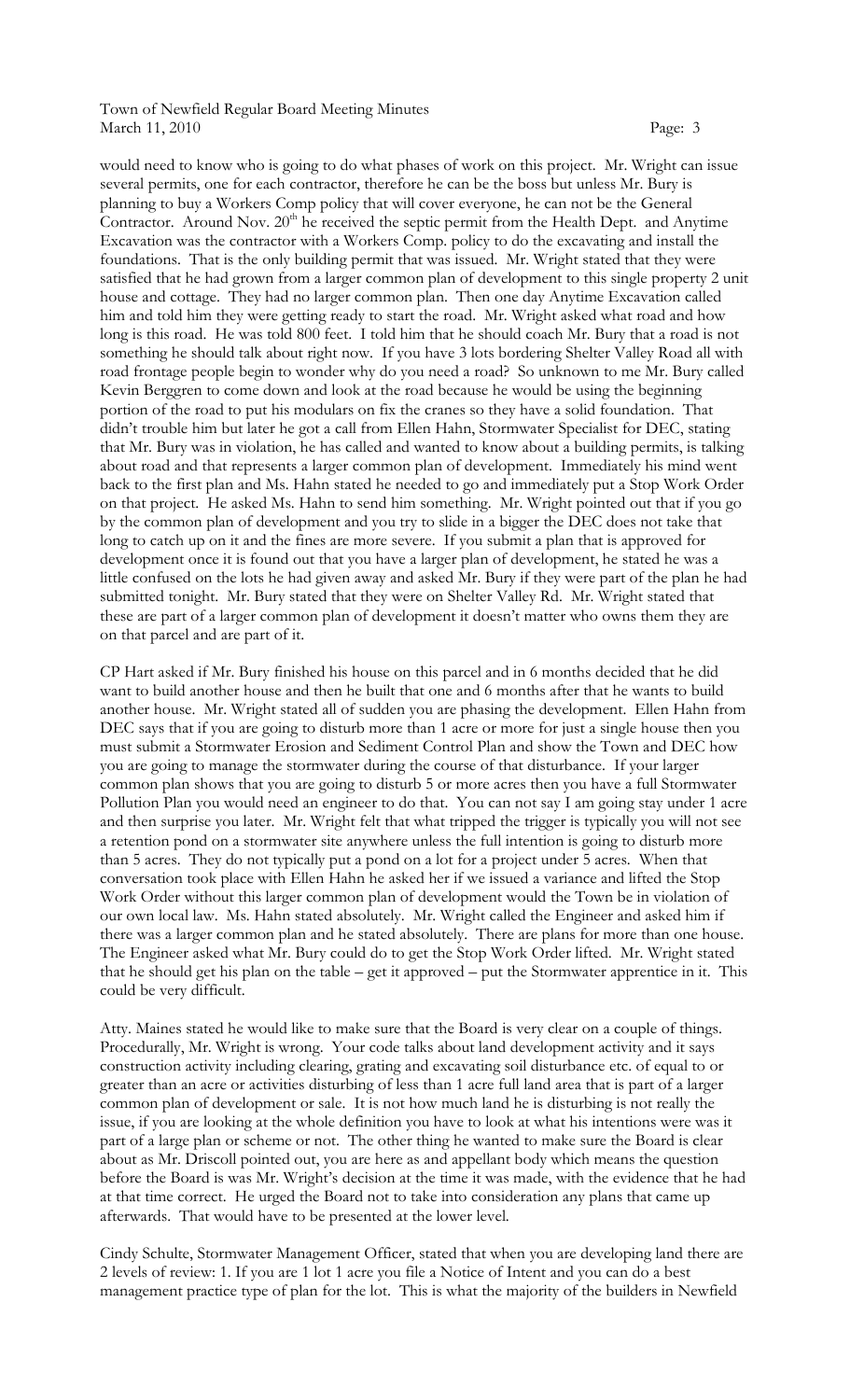do on a single home lot. They look at the State Manual and they move forward with very reasonable and acceptable standards. The next trigger is the 5 acres disturbance, which if you remember the subdivision on Millard Hill. They have to dig the pond first and they had to get it approve and the infrastructure has to be in place. So when DEC can not get a clear developmental plan there are always going to go the most aggressive route because they do not want to have 5 single plans or forcible plans and hit the 5 acre threshold. That is a whole different expense and engineering. So if it is just one lot and one plan Soil and Water could be handling this without a lot of engineering. Going up to now with a 800 foot road things like that add to the disturbance and sale of the other lots is apparently is also part of the larger parcel because they do not know what those development plans are and much like the division on Shaffer Rd. you can have lots of different owners on that mother parcel but you must have a common plan of development. Which is the larger Stormwater Erosion and Sediment Control Plan. 5 acre type review.

Supervisor Driscoll asked Mr. Wright if he issued a sub-division of a work permit. Mr. Wright said yes because he didn't know who the set crews were or the rest of the contractors and if they have Worker's Comp. Supervisor Driscoll asked what is the distinction of a work permit in this subdivision that permitted the excavation work to take place. Mr. Wright stated that if Mr. Bury had a Worker's Comp policy. You have 1 permit to construct the house and all the activity in it. The Worker's Comp Board says that if you have this type of a situation, every permit must have a General Contractor and that General Contractor must supply Worker's Comp or all are exempt contractor are in partnership LLC. You can issue multiple permits and the excavation comes first. Anytime Excavating has a Worker's Comp. The only work permit issued were for the excavating only. Supervisor Driscoll asked if that work was done and Mr. Wright stated the foundations were up. Supervisor Driscoll asked if there had been any work permits issued beyond that point. Mr. Wright stated that is correct. Mr. Wright stated with a Stop Work Order there can be no activity on the property until this is corrected.

CP Hart asked if they could let Mr. Bury finish his first house and state no permits are to be issued further forward. Atty. Maines stated that the Board can not grant exceptions to the law. CP Hart asked if the Board says Mr. Wright was correct to issue the Stop Work Order based on Ellen Hahn saying you should issue the Stop Work Order. If Mr. Bury were to say I changed my mind and I am not going to go forward and then we can say he can complete this project since you're not doing a master development and he could put the house on the foundation. Then in the future he wanted to build more lots and came forward with the master plan.

Cindy Schulte, Stormwater Management Officer, stated that the administrative end of it is that Notice of Intent and clarification of the project starts the process and Notice of Termination ends it. So Mr. Bury has to satisfy all the conditions of the original permit under the conditions that were put forth for the Notice of Intent and that has not been done at all on this lot. A Notice of Intent has never been applied for and this required of a single family home that is going to be disturbing an acre. The Notice of Termination comes in to place and they can stay open for 5 years by the DEC discretion. If DEC has concerns because of apparent road and other plans that might happen they can leave it open for 5 years. There is no Notice of Termination until the project is completed. Ms. Schulte stated it would be nice to be able to say yes, we can cater to this one lot. We still might be able to do that if those plans for the one lot work. A Notice of Intent needs to be applied for.

Supervisor Driscoll stated that it sounds like procedurally there is still some stuff that has to take place.

Mr. Bury stated that he would like to point out that he did this under the direct supervision of Mr. Wright. There was no mention of a Notice of Intent but he thought he was complying with whatever was necessary.

Mr. Wright stated the based on what Mr. Bury submitted for the building permit was 1 lot, no road, no pond.

CP James asked if the Board was suppose to judge on whether what Mr. Wright did was proper?

Arty Maines stated by proper; Did he follow the law as it is written? Either the decision by the Code Enforcer Officer to issue a Stop Work Order was correct based on the law as it is written or it wasn't. If the Board affirms the decision Mr. Bury has a remedy and if the Board decides it was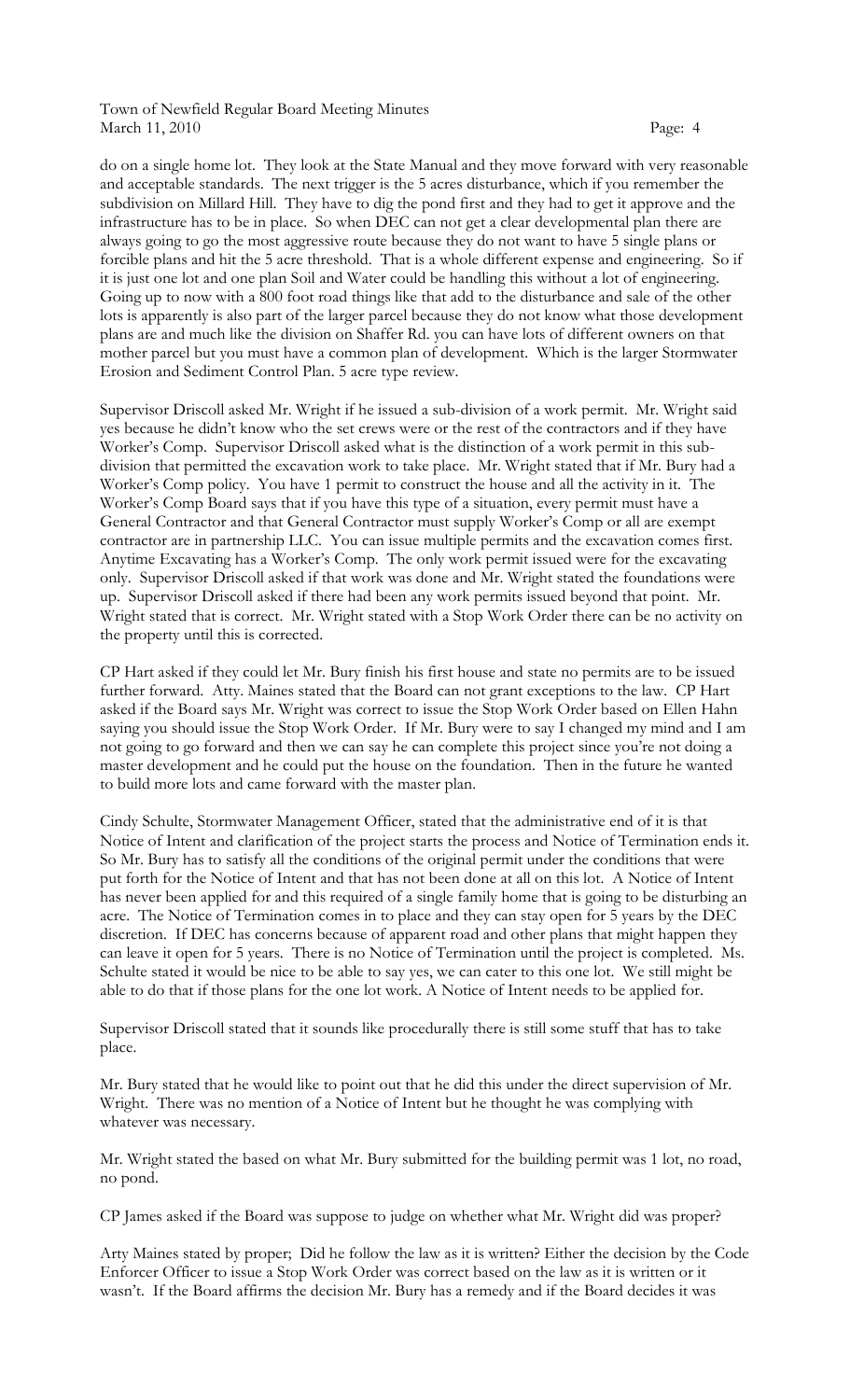incorrect the Stop Work Order would be lifted and Mr. Bury can go on with his project. It seems to be the question is was there sufficient evidence before Mr. Wright that Mr. Bury was involved in a project that was part of a larger plan.

CP James asked if the DEC can fine the town. Atty. Maines stated that he didn't think that was an issue at this time.

Supervisor Driscoll read a paragraph from a letter Mr. Wright had written to Mr. Bury concerning the Stop Work Order. It stated: I have determined that the road, the pond and plan of future lots are collectively a larger common plan of development and violate the Newfield Stormwater Law as well as pertinent NY State stormwater regulations. Supervisor Driscoll asked if that would be his statement and that would be what guided him in his decision. Mr. Wright said yes. That is what they are looking at.

Cindy Schulte stated that she wanted to clarify one thing, yes the town can occur a fine up to \$35,000.00 a day for being in violation of the Stormwater ordinance.

Mr. Bury stated that he wouldn't have proceeded as much as he was working of supervisor of Mr. Wright. It seems like there is an exofacto factor here. Mr. Wright explained what that supervision was. Mr. Bury stated you were out there at least 3 times and knew what he was doing and there was no question until Ms. Hahn got involved. Mr. Wright stated you called Ms. Hahn. Mr. Bury stated he called her for information. Mr. Wright read the letter he had received from Ellen Hahn regarding issuing the Stop Work Order.

Motion was made by CP Dolge that the Town Board affirm Code Enforcer Harry Wright's decision to issue a Stop Work Order. CP James seconded the motion.

Atty. Maines stated he urged the Board to finding a fact. What fact is the determination? Supervisor Driscoll stated that based on Atty. Maines comments about looking at the point of view that is contained in the email from Ellen Hahn as well as the letter dated Jan. 15, 2010 from Mr. Wright to Mr. Bury.

# All approved.

Oeschner Farming Land Use – Supervisor Driscoll stated the Mr. Oeschner would like to farm the land. Till and farm for crops. A Lease Agreement could be drawn up. CP Dolge stated that he does not want to incur any more expense on the property. CP Hart stated that the land was purchased with the intention of a park and the Board shouldn't loose sight of that and that there are Vernal Pools on the property that need to be protected. CP Laughlin stated that Mr. Oeschner is not the only farmer that would like to use the land. CP James stated that she would like to see the land used until they are ready to move forward with a park. Supervisor Driscoll stated he would look into this issue further and report back to the Board next month.

Code Enforcement Officials and Stormwater Enforcement Officer Job Appointments.

Supervisor Driscoll stated that he had made a mistake and jumped ahead in the appointments of the Code Official and Stormwater Enforcement Officer. The Job Descriptions and Employment applications needed to be sent to the Tompkins County Personnel. He asked that the motions made in February be rescinded.

Motion was made by CP Hart to rescind the motion made in February for the appointments of Harry Wright and Cindy Schulte. CP Laughlin seconded the motion. All approved.

Motion was made by CP Hart to provisionally appoint Harry Wright as Code Enforcement Officer. Motion was seconded by CP Laughlin. There was no discussion. All approved.

Motion was made by CP Dolge to create the position of Stormwater Management Officer and to appoint Cindy Schulte as the Stormwater Management Officer for the Town of Newfield until 12/31/2010. Motion was seconded by CP James. All approved.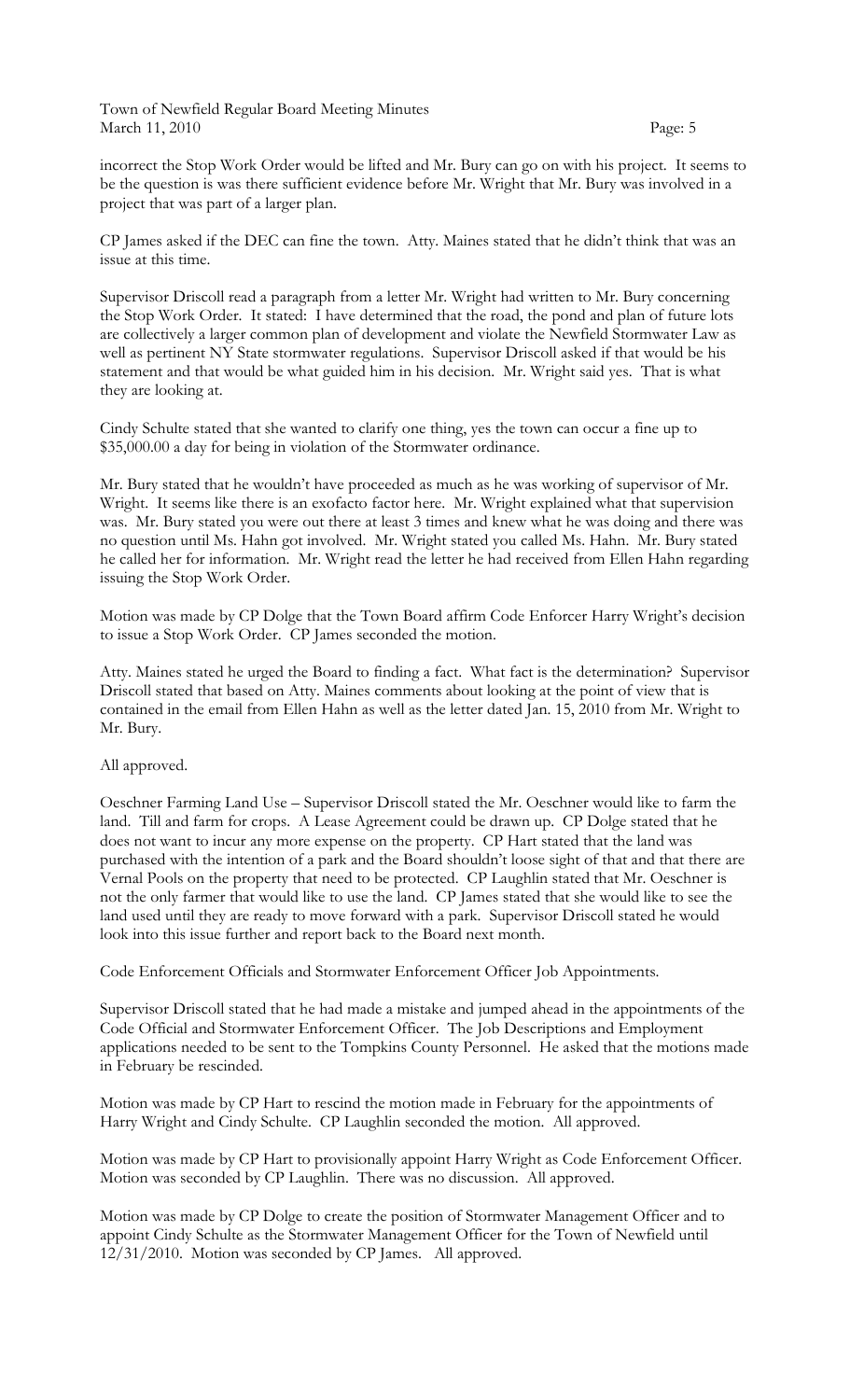Supervisor Driscoll stated that he had put the Marcellus Shale Road Use Ordinance Work Group on the Agenda because he want of introduce this officially as business. It is not for discussion tonight it is for the Work Session on the 25<sup>th</sup>. It is a model local law and requires the Board's discussion along with the Town Attorney and Highway Superintendent Berggren.

Motion was made by CP Hart to approve the payments of the February 2010 Monthly Bills. Motion was seconded by CP Laughlin. All approved.

| General Fund totaling     | \$26,234.64              |
|---------------------------|--------------------------|
| Highway Fund totaling     | \$35,187.98              |
| Fire Protection total     | \$166,143.93             |
| Street Lighting totaling  | 1,574.30<br>$\mathbb{S}$ |
| Sewer District totaling   | 653.49<br>$^{\circ}$     |
| Water District 1 totaling | 3,262.84<br>SS.          |
| Recreation totaling       | 397.83<br>SS.            |
| Water District 2 totaling | \$109,038.18             |
|                           |                          |

# REPORTS

Supervisor – Supervisor Driscoll stated that he had been approached by town folks about whether or not the town would be interested in hosting a forum for the community to talk about Marcellus Shale and the role of government in the arrival of Marcellus Shale. This discussion has already occurred in several other towns. Supervisor Driscoll asked Don Barber, Town Supervisor for the Town of Caroline, if he would preside. He is very knowledgeable in terms of how a town should prepare and what it needs to think about. The forum will be held April 5<sup>th</sup> at the Fire Hall at 7PM.

Supervisor Driscoll stated he received an email regarding and information session regarding Marcellus Shale to be held at the Enfield Grange Hall on March 22 at 7PM. This will be a forum to learn about the process of gas drilling and the legal issues involving lease and land owner issues.

Supervisor Driscoll stated that he needed to make an appointment for the Tompkins County Recreation Partnership Committee and Christine will be our Representative and CP Hart will be the alternate. Motion was made by CP Hart to approve CP Laughlin as Newfield's Representative to the Ithaca Recreation Partnership. Motion was seconded by CP Dolge. All approved.

Highway – Highway Superintendent Kevin Berggren stated that they hope to be finished plowing snow and they have been hauling in stone to fix roads in the Spring. He would like to start working on getting the plow truck. If they order it now it will be delivered in August with ½ down when delivered and the balance due January 2011.

Water Dept. – Water/Sewer Supervisor stated that he is working on his annual Water Quality Report. He has also been doing winter projects like painting the well house floors. All is going okay in his department

Code Enforcement – Code Enforcer Tony Petito stated it was a pleasure to work with the Board this year. He asked the Board if they are out and about and fine property that needs his attention to please make him aware it. He reviewed with the Board the 2 local laws 1&2 that he enforcers. He voiced his concern over property owners that are plagued with people dumping on their property. If this happens and the property owner calls him he can get a permit for that person to take to the dump with no charge to the property owner. The property owner has to take it to the dump. The City of Ithaca has concerns of creating a landfill accessible only on roads in the Town of Newfield. He knows that 50% of land fills are contaminated by illegal dumping and when the City of Ithaca says that this will be just clean fill but people will dump garbage there. He is trying to get the City of Ithaca to not use the property as a land fill.

Code Enforcer Harry Wright – Mr. Wright stated that he noticed that Mr. Bury had taken his drawings, he will send him an email tomorrow, followed by a hard copy that he should really get them submitted for approval and along with his Notice of Intent.

Mr. Frandsen he thought was getting closer to start digging. He still needs to get the water system approved by NYS. It seems there is a hold up with the engineers for some corrections that need to be made. He is not sure how close he is to starting.